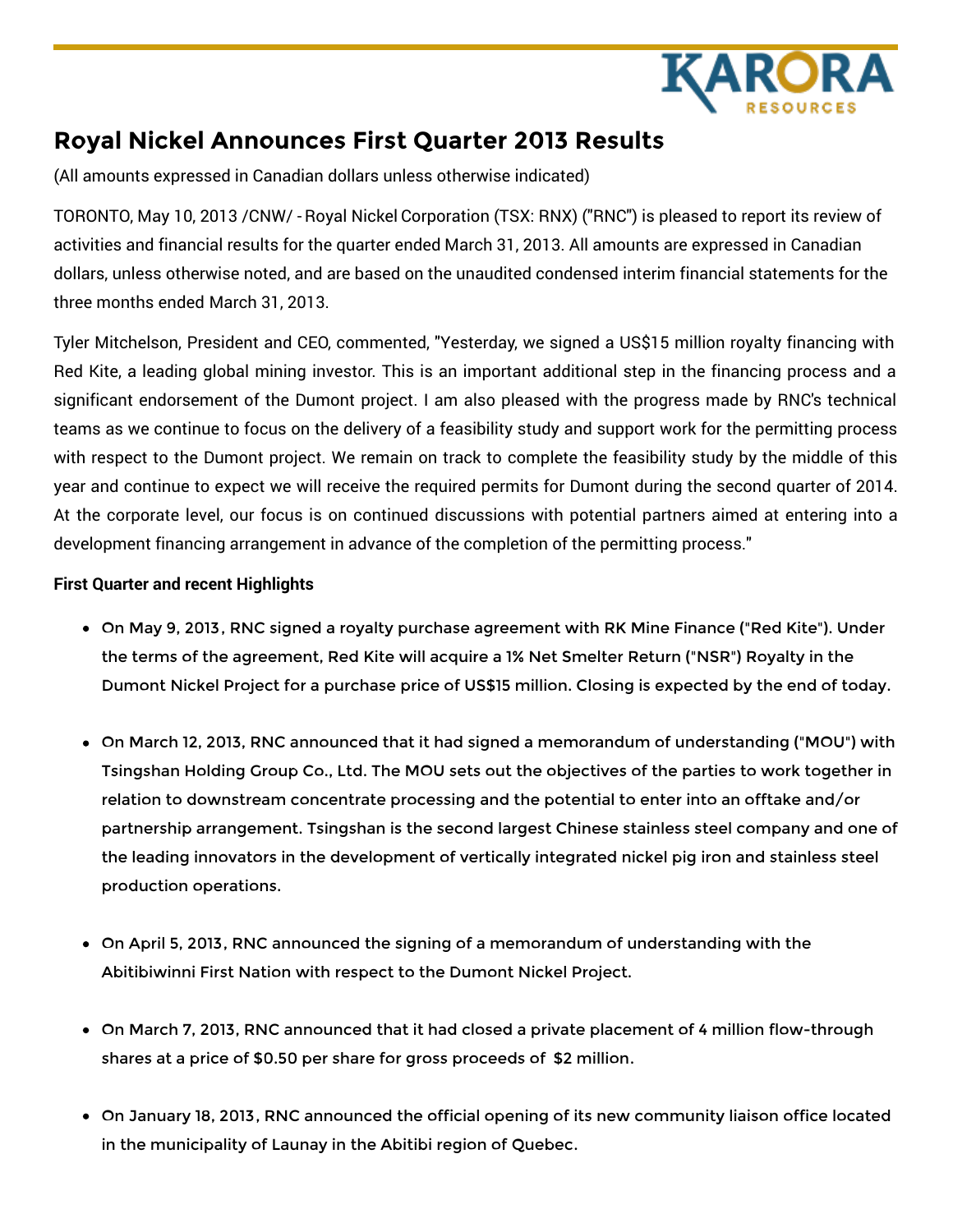RNC incurred a net loss of \$1.8 million for the three months ended March 31, 2013 compared to a net loss of \$2.5 million for the same period in 2012.

For the three months endedMarch 31, 2013, RNC incurred a net loss of\$1.8 million (\$0.02 per share) compared to a net loss of \$2.5 million (\$0.03 per share) in the same period last year. The net loss decrease of\$0.7 million is due primarily to lower general and administrative expenses of \$0.9 million. The decrease in general and administrative expenses is due primarily to lower consulting fees of \$0.4 million, lower share-based payments expense of \$0.1 million and lower salaries, wages and benefits of\$0.1 million.

## **Targeted Future Milestones**

- Completion of an NI 43-101 feasibility study technical report by mid-2013
- Completion of partnership and financing arrangements in advance of the receipt of permits
- Potential placement of long-lead orders driven by the project schedule and market-driven equipment lead times
- Receipt of permits in the second quarter of 2014
- Start of construction following receipt of permits in 2014
- Project commissioning in late 2015 and production ramp-up in 2016

**Highlights of RNC's financial position are as follows**(in millions of dollars)**:**

|                          | March 31, 2013 | <b>December 31, 2012</b> |
|--------------------------|----------------|--------------------------|
| Cash position1           | 7.4            | 10.8                     |
| <b>Working capital2</b>  | 13.1           | 15.4                     |
| Tax credits receivable 3 | 10.1           | 9.7                      |
| Total assets             | 80.3           | 79.0                     |
| Shareholder's equity     | 67.4           | 68.0                     |

1 Includes Cash and Cash equivalents.

2 Working capital is a measure of current assets less current liabilities

3 Current portion of tax credits receivable is \$9.6 million (2012: \$7.3 million) and non-current portion is \$0.5 million (2012: \$2.4 million)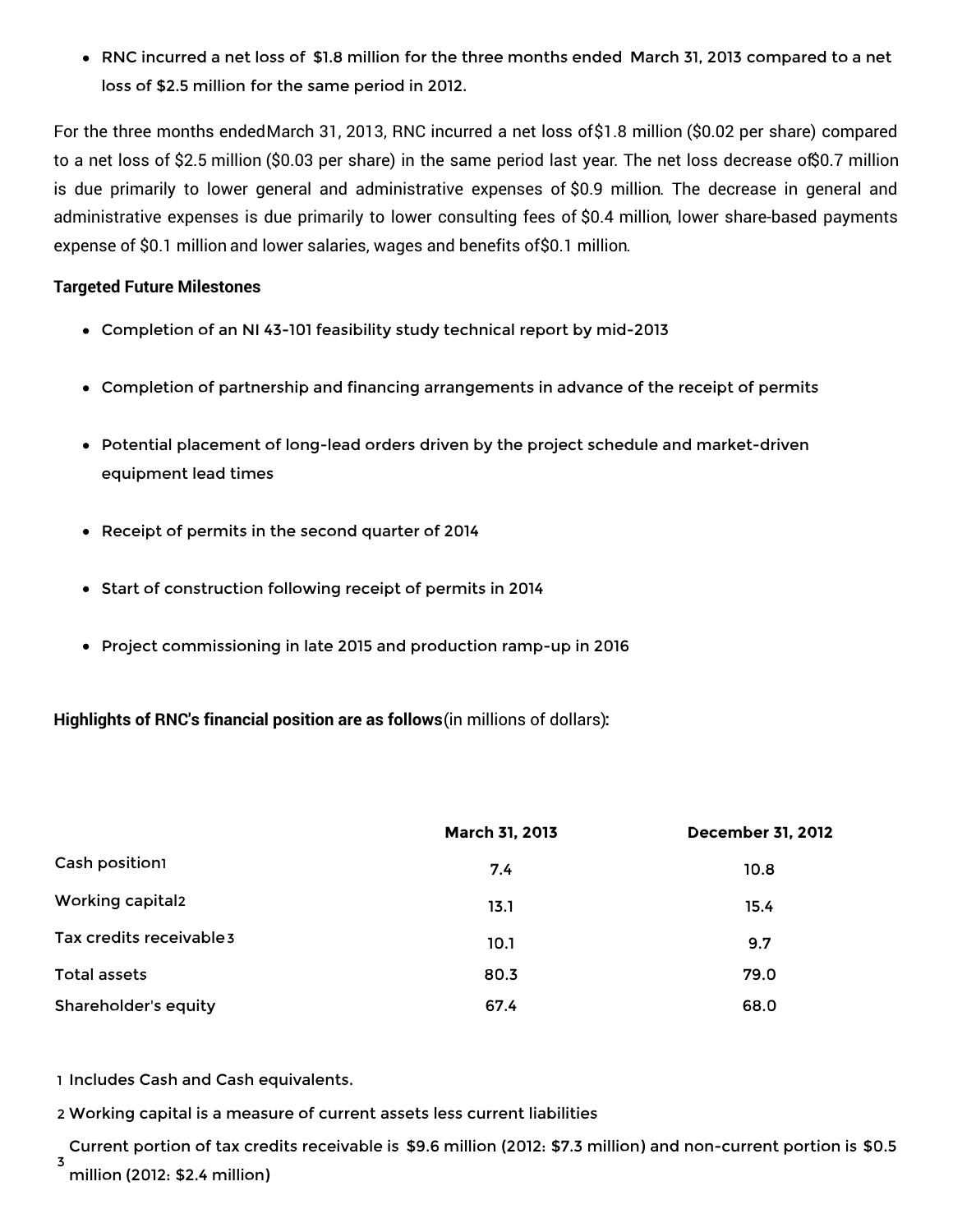#### **About Royal Nickel Corporation**

Royal Nickel Corporation is a mineral resource company focused primarily on the exploration, evaluation, development and acquisition of base metal and platinum group metal properties. RNC's principal asset is the Dumont Nickel Project strategically located in the established Abitibi mining camp, 25 kilometres northwest of Amos, Quebec. RNC has a strong management team and Board with over 100 years of mining experience in the nickel business at Inco and Falconbridge. RNC's common shares trade on the TSX under the symbol RNX.

#### *Cautionary Statement Concerning Forward-Looking Statements*

*This news release contains "forward-looking information" including without limitation statements relating to key milestones for 2013 and 2014.*

*Forward-looking statements involve known and unknown risks, uncertainties and other factors which may cause the* actual results, performance or achievements of RNC to be materially different from any future results, performance or *achievements expressed or implied by the forward-looking statements. Until a positive feasibility study has been* completed, and even with the completion of a positive feasibility study, there are no assurances that Dumont will be placed into production. Factors that could affect the outcome include, among others: the actual results of development activities; project delays; inability to raise the funds necessary to achieve the milestones or complete development; *general business, economic, competitive, political and social uncertainties; future prices of metals; availability of alternative nickel sources or substitutes; actual nickel recovery; conclusions of economic evaluations; changes in* project parameters as plans continue to be refined; accidents, labour disputes and other risks of the mining industry; *political instability, terrorism, insurrection or war; delays in obtaining governmental approvals, necessary permitting or* in the completion of development or construction activities. For a more detailed discussion of such risks and other factors that could cause actual results to differ materially from those expressed or implied by such forward-looking *statements, refer to RNC's filings with Canadian securities regulators available on SEDAR at [www.sedar.com](http://www.sedar.com).*

Although RNC has attempted to identify important factors that could cause actual actions, events or results to differ materially from those described in forward-looking statements, there may be other factors that cause actions, events *or results to differ from those anticipated, estimated or intended. Forward-looking statements contained herein are* made as of the date of this news release and RNC disclaims any obligation to update any forward-looking statements, whether as a result of new information, future events or results or otherwise, except as required by applicable securities *laws.*

SOURCE: Royal Nickel Corporation

For further information: Rob Buchanan Director, Investor Relations T: (416) 363-0649 [www.royalnickel.com](http://www.royalnickel.com)